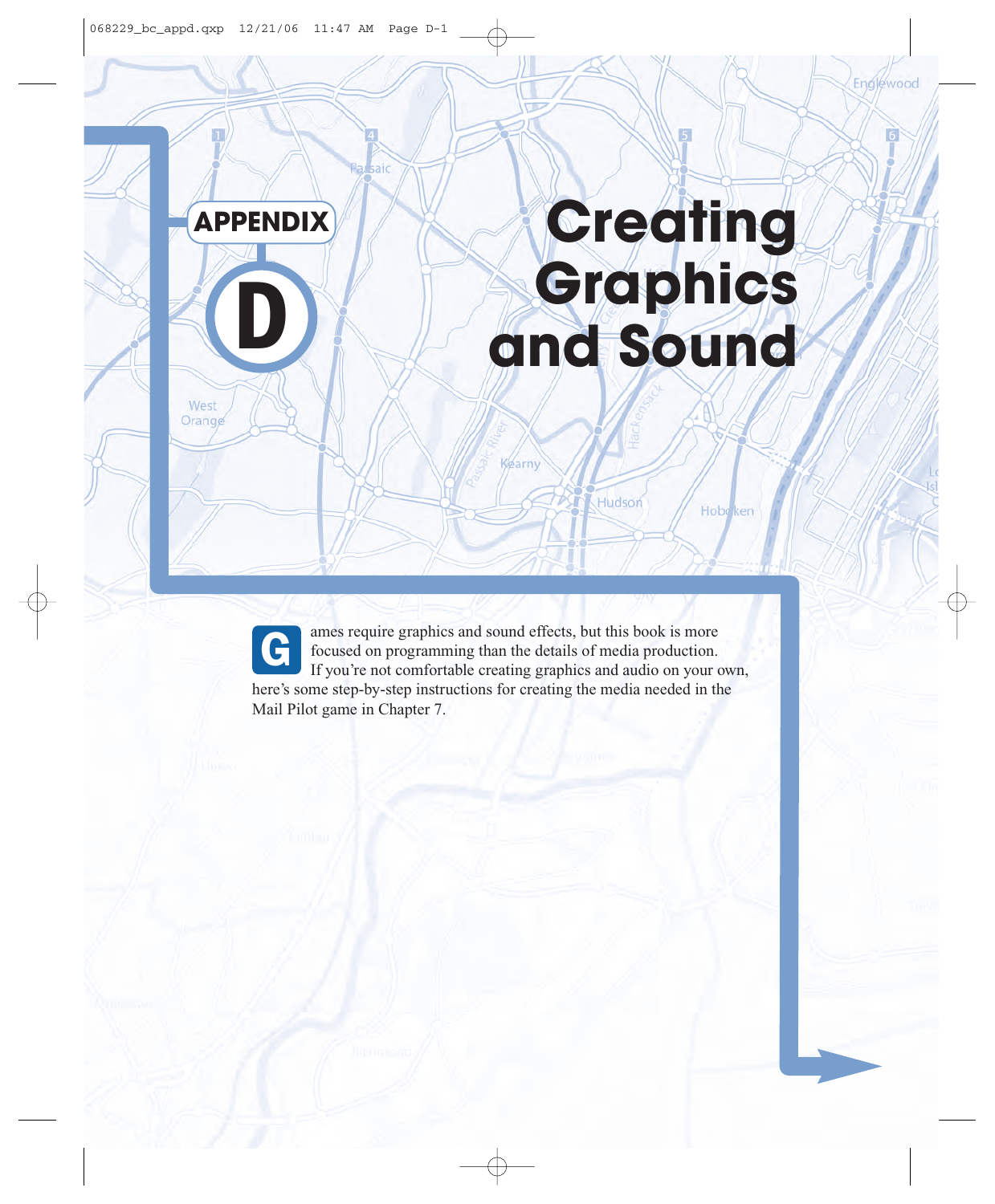# Using GIMP Tools

GIMP has a number of tools common to high-end graphics editors. Figure D-1 shows the primary tools of GIMP. Different versions have slight differences in appearance, but the basic tools look the same.





- **Rect Select:** Select a rectangular region.
- **Fuzzy Select:** Select a contiguous region of the same color.
- **Zoom In and Out:** View details or overall view.
- **Crop & Resize:** Discard all of the image except a specific rectangle, or resize the entire image.
- **Clone Tool:** Duplicate specific pixels for touch-up.
- **Foreground/Background Color:** Double-click to select color.
- **By Color Select:** Pick selected/similar color throughout layer.
- **Path:** Select using Bezier paths (control point curves).
- **Pencil:** Draw hard lines (no anti-alias).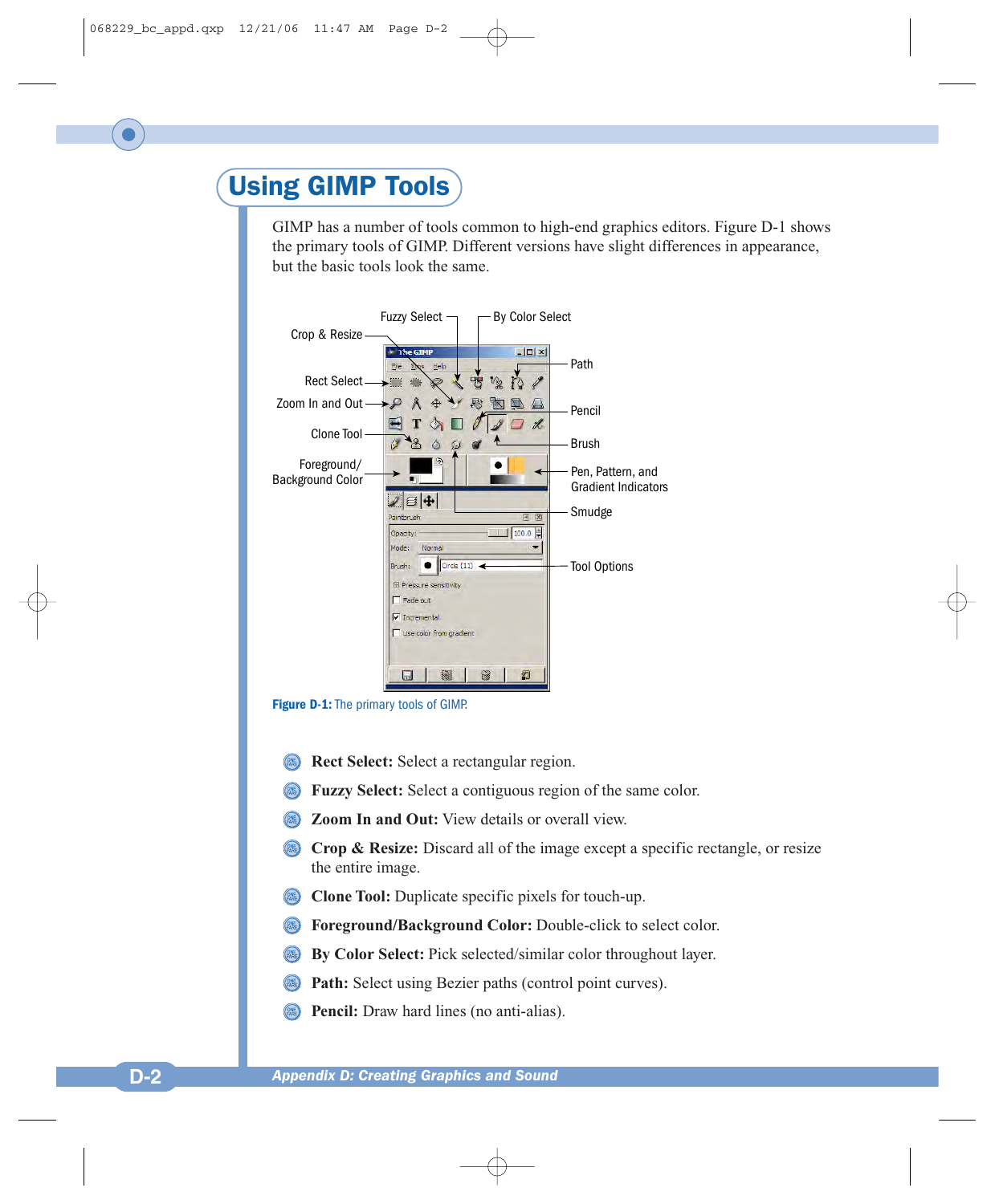- **Brush:** Draw soft lines (with anti-alias).
- **Smudge:** Move pixels in the immediate vicinity.
- **Pen, Pattern, and Gradient Indicators:** Show the current status of these drawing and filling instruments. Double-click to open a dialog.
- **Tool Options:** The leftmost tab always shows options of currently selected tool. Other dialogs can be docked into this display for convenience.

Experimentation and the excellent online help at  $http://docs.qimp.org should$ help you figure out how to use GIMP well enough to get started. If you want to learn more, check out the excellent free online book *Grokking the Gimp* at http:// gimp-savvy.com/BOOK/index.html.

# Creating the Airplane Sprite

The primary figure in Chapter 7 is an airplane modified from an existing bitmap. The new image isolates a smaller part of the original image and adds transparency.

Here's how you use GIMP to create a plane sprite from the *1945* bitmap:

#### 1. **Install GIMP if necessary.**

Linux machines usually already have the GIMP installed, but you'll probably have to install it on your Windows or Mac machine. You may also have to install the GTK toolkit, which is also free and included on this book's Web site.

#### 2. **Open the 1945.bmp file from the shooter directory of the SpriteLib package.**

Use File  $\rightarrow$  Open to open the file in GIMP.

#### 3. **Use the Crop tool to select only the piece you need.**

Use the zoom in/out tool to view a particular part of the image. Figure D-2 shows how to use the crop tool to select a smaller part of the image.



### **Watch Your Step**

When cropping an image to use as a sprite, try to crop as closely to the actual image as you can. Having an image that's larger than necessary will cause you problems later when you're doing collision detection. Also, because everything but the main subject of the image is usually transparent, you don't want to take up a lot of file space for pixels you won't be displaying.

4. **Add transparency to the new image.**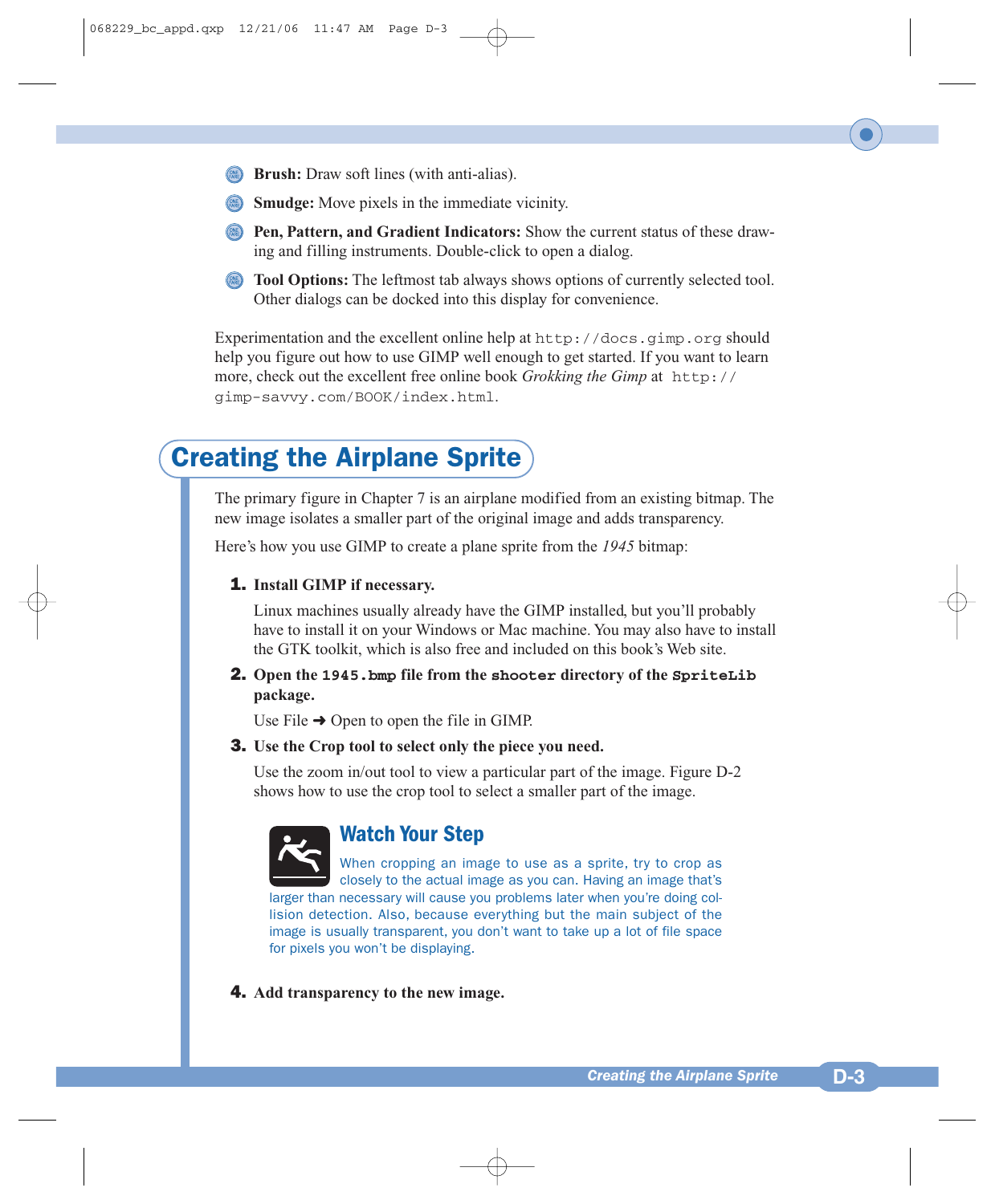

**Figure D-2:** Crop away everything but a rectangle containing the piece you need.

In the Image window, use the menu system to select Layer  $\rightarrow$  Transparency  $\rightarrow$ Add ➜ Alpha Channel. (*Alpha channel* is a fancy term for allowing transparency.)

**Information Kiosk** An *alpha channel* is one way to manage transparency in computer graphics. Truthfully, I won't use the alpha channel here for long. I'm just telling GIMP that I want to allow transparency here, because the format of the image I loaded (BMP) doesn't normally handle transparency.

#### 5. **Use the By Color Select tool to select the blue color of the original image's background.**

The original image has a blue background, but I'm going to eventually add a more interesting ocean background, so I need to change the blue to transparent so the plane won't appear to be flying in a blue box.

#### 6. **Delete the original blue background.**

Use  $Ctrl+X$  to delete the blue area you just selected. Now the plane should show a checkerboard background indicating transparency, like Figure D-3.

#### 7. **Save the image as plane.gif.**

Pygame can read plenty of image formats, but the GIF format has a terrific advantage: It can handle basic transparency automatically. Use the File  $\rightarrow$ Save As command to save the file. Name it **plane.gif**, and save it in the same directory as your game. Select the default option in all the dialogs that come up.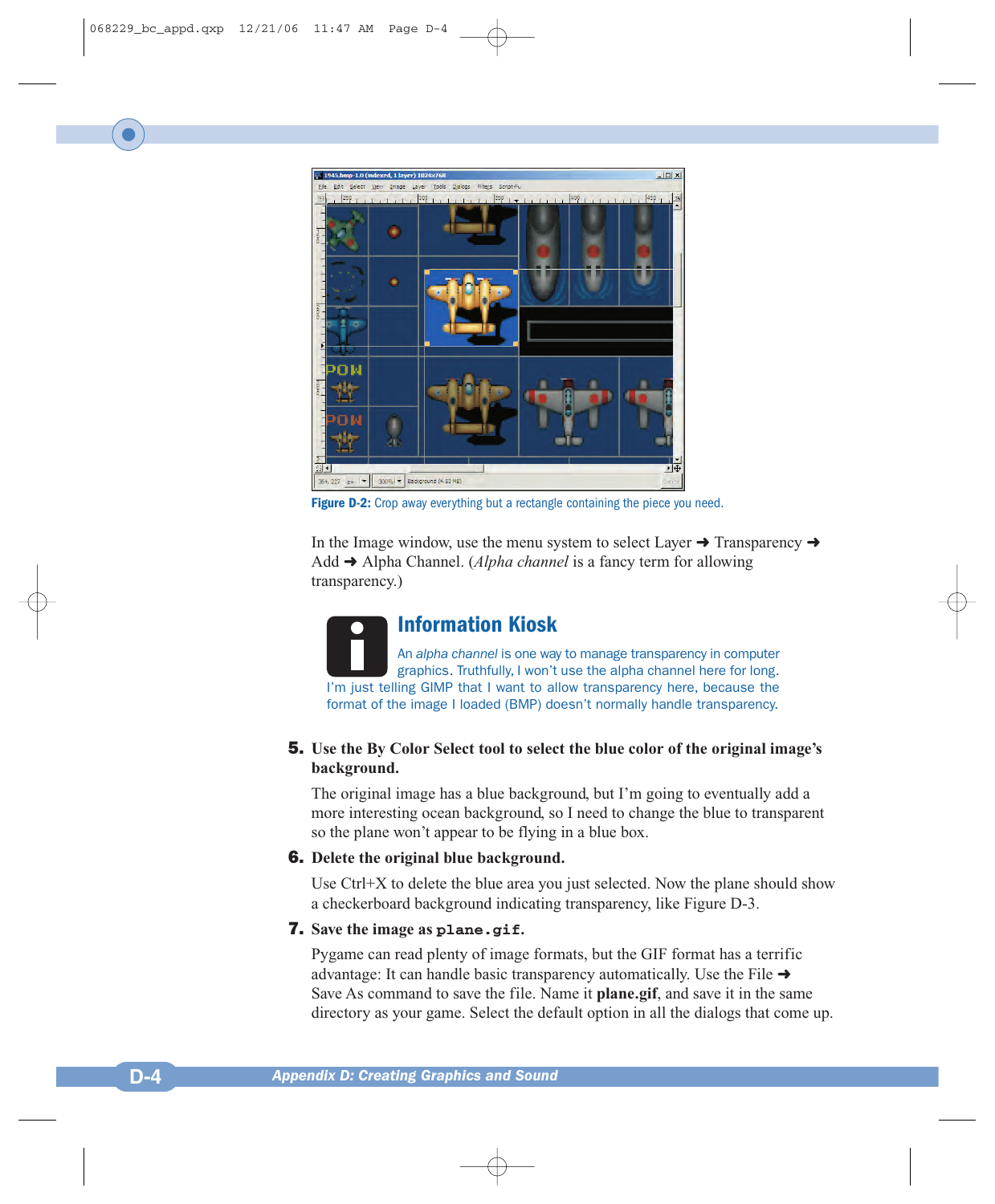

# **Step Into the Real World**

You don't have to use the GIF format, but it's nice because it handles transparency automatically, so you don't have to apply a color key. Since I have the image in an editor anyway, I decided to handle transparency here and save myself a step later on. I actually prefer to do the transparency in the PNG format, but I've had some problems with the way pygame renders PNG files. If you use a format that doesn't support transparency, you'll need to use the color key trick shown in Chapter 6 to add transparency to your object.



**Figure D-3:** The cropped plane image with its transparent background ready to be saved.

# Building the Cloud Graphic

The Mail Pilot game requires a cloud graphic. You might be able to find a cloud image that suits your needs, but it won't be easy. Fortunately, modern graphics tools (such as GIMP) come with some great features for building something that will work. Here's what you do:

#### 1. **Create an image of suitable size.**

I started out at  $300 \times 200$  and then cropped the image closer at the end of the process. Remember, smaller images are harder to hit and easier to avoid. Since the cloud is an enemy in this game, a smaller image size will lead to an easier game, and a larger image will make the game harder.

#### 2. **Draw an outline.**

Use the pencil or brush drawing tool to make a lumpy cloud outline.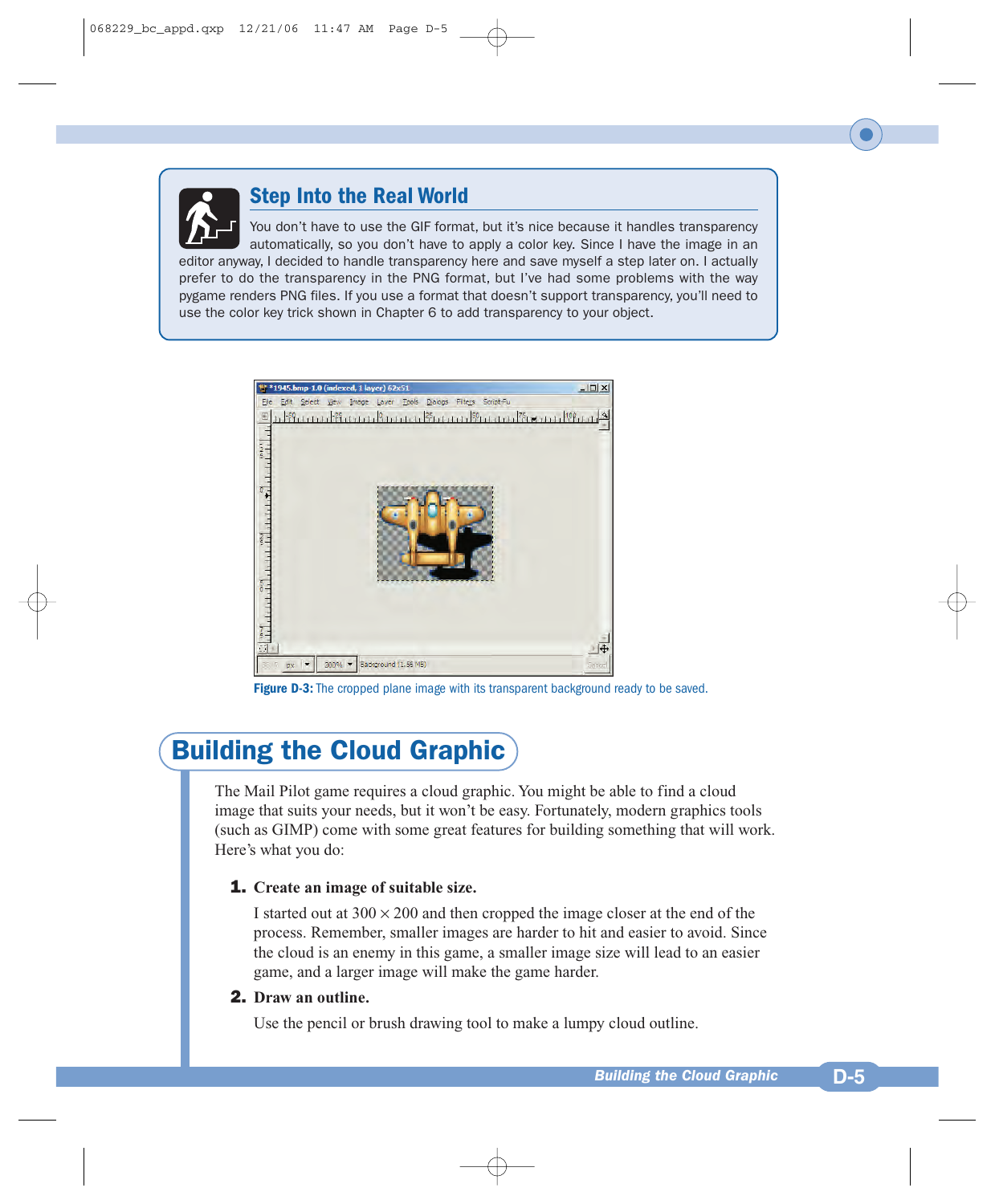#### 3. **Select the interior of the cloud.**

The "Fuzzy Select" chooses contiguous regions. Use it to select the center of the cloud.

#### 4. **Choose the gradient tool.**

A *gradient* is a smooth transition between colors. The gradient tool in GIMP looks like a green square fading to white.

#### 5. **Choose gray values for foreground and background color.**

The two color squares on the GIMP's main window refer to foreground and background color. Double-click each to set the color. Set the foreground to a light gray, and the background to a darker gray. The darker you make your colors, the more menacing the clouds appear.

#### 6. **Select a shaped spherical gradient.**

Double-click the gradient tool to get a series of options. There is a drop-down box with various shape options. Choose Shaped (spherical) from this list.

#### 7. **Apply the gradient to the selected area.**

Drag anywhere inside the selection to create the gradient fill.

#### 8. **Add transparency to the image.**

Choose Layer  $\rightarrow$  Transparency  $\rightarrow$  Add Alpha Channel to add transparency to your image.

#### 9. **Remove the background.**

Use the "Fuzzy Select" tool to remove the background and border. You should now have a cloud on a transparent background.

#### 10. **Crop the image as close as you can.**

Make the image around the cloud as small as you can so you don't have a lot of empty space there to disturb the illusion.

#### 11. **Save the cloud as a GIF image.**

Save it as a GIF with transparency, in the same directory as your game.



## **Step Into the Real World**

I gave instructions here using the GIMP, because it's my favorite graphics editor, it's free, and I can give you a copy. If you want to use some other tool, of course you should feel free to do so. Any high-end graphics program will have the same general tools that I describe in the GIMP, although they will have different names. You also don't have to use the techniques I describe here. It's your game. Make clouds. If you know a better way, go for it. If not, start with the method I describe and make your own improvements on down the road.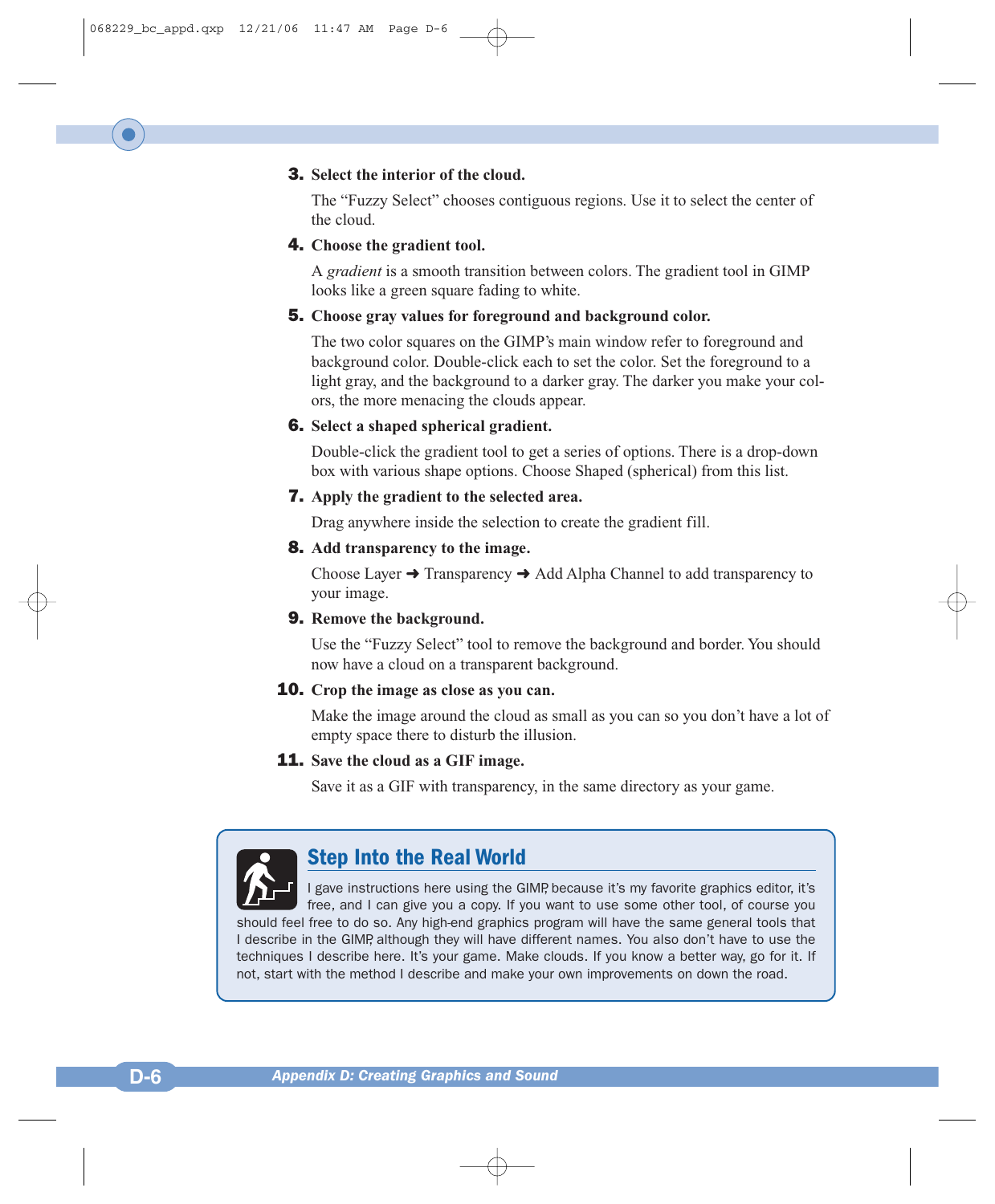# Building a Scrolling Background Graphic

Chapter 7 includes a scrolling background that gives the illusion of water. Recall from the chapter that this type of graphic requires the same image at the top and bottom of a large image, and that no seams should be apparent on the large graphic.

## **Information Kiosk**

The water graphic I'm showing you now is based on a simple and effective tutorial for making a random water texture which I found on the GIMP Talk forum (www.gimptalk.com). Of course, you can use my image if you want, or you can use another editor. Most high-end graphics tools have the same capabilities but might name things differently.

Here's one easy way to build the ocean graphic using the GIMP:

#### 1. **Create a new image.**

This image should be 640 pixels wide by 1440 pixels tall (three times as tall as the intended game.)

#### 2. **Use the Lava script built into GIMP.**

GIMP has a scripting language called "Script-Fu" (I love these guys). A special script called "Lava" comes with most versions of the GIMP. From the menu system, use Script-Fu  $\rightarrow$  Render  $\rightarrow$  Lava to find it.

#### 3. **Change the gradient.**

A dialog appears. Click Gradient to pick a new color scheme. Find a gradient with blues and greens on it. (Hint: If you want to see how various gradients will work, experiment with a smaller image before working on this large surface.)

#### 4. **Run the script by clicking OK.**

It will take a few moments, but eventually you'll see the image.

#### 5. **Copy the top and set its size to 640 by 480 pixels.**

Use the rectangular selection tool to select the top section of the picture. Make sure your selection is  $640 \times 480$  pixels.

#### 6. **Paste the copy to the bottom of the image.**

Paste the section you just copied — carefully — onto the bottom of the image. When this step is complete, the bottom and top of the image will look exactly the same, but there will be an obvious seam two-thirds of the way down the image (as shown in Figure D-4).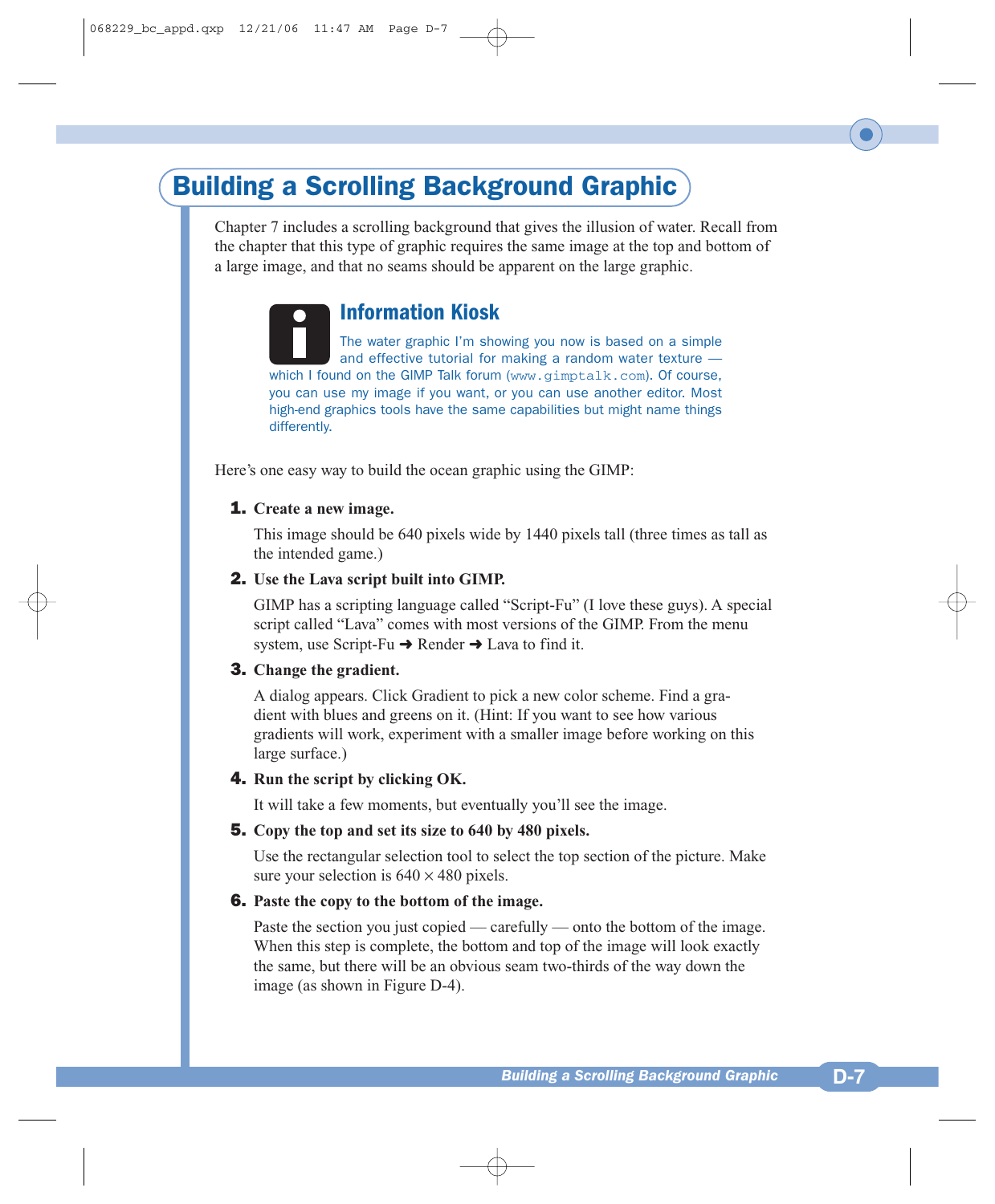

#### The seam

**Figure D-4:** After you copy the top, there is a seam.



## **Watch Your Step**

To complete pasting in GIMP, you have to click once *outside* the selected area. This click "nails down" your selection into its

#### 7. **Blur the seam.**

You don't want the user to see the seam. To make it less obvious, zoom in and use the Smudge tool (shown in Figure D-4) to make the seam less noticeable.

8. **Save the image in the same directory as your game file.**



## **Step Into the Real World**

This particular pattern can be made seamless with the Smudge tool, but some patterns (especially sharper ones) require other techniques. The Clone Brush can be handy in these situations. Look it up in GIMP's online help if you need it.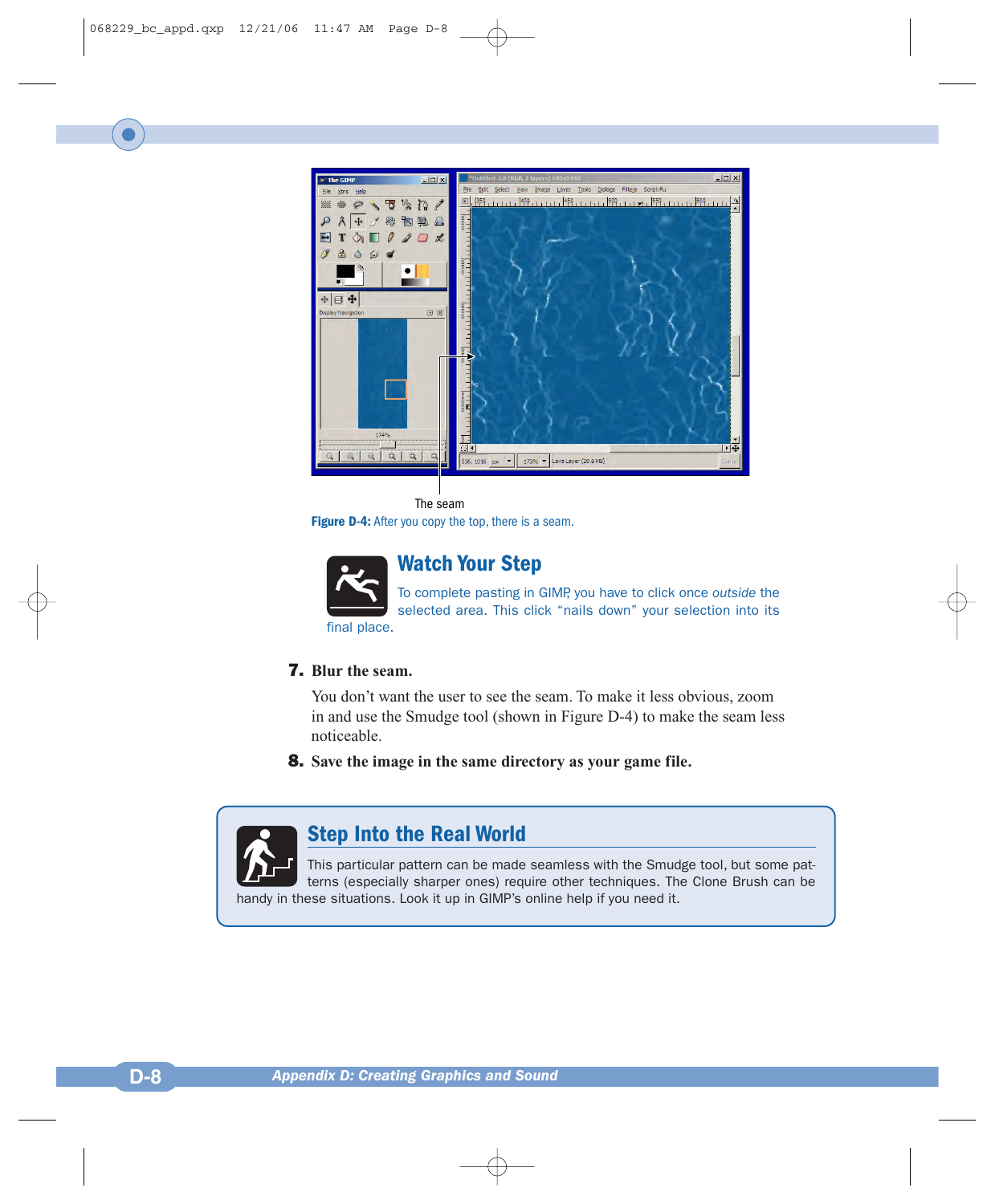# Creating Basic Audio Files

It's also easy to create sound effects using free tools. I created most of the sound effects for the games in this book using Audacity. Here's how I made the "yay" and thunderclap sound effects for Mail Pilot:

#### 1. **Open Audacity or whatever audio recording tool you prefer.**

Make sure you have a microphone plugged in and turned on.



## **Watch Your Step**

You might need to adjust your computer's audio settings, especially if you don't use the microphone much. Double-click the Volume icon, which normally appears in the lower-right icon tray in Windows XP, to open the Volume Control window. Be sure your microphone is not set to Mute.

2. **Click the Record button (the red circle) in the Audacity window and record your sound effect.**

Simply speak or make your sound effect into the microphone. A waveform will appear as you create the sound. Click the Stop button (two blue parallel lines) when you're finished.

#### 3. **Test the sound (by clicking the Play button).**

Make sure it sounds right. It may be easier to start over than to edit a sound that has a lot of problems.



## **Watch Your Step**

Make sure you don't have too much blank space at the beginning or end of a sound effect; this can throw off your timing, and the sound effect should happen exactly when you want it to. You can select a portion of your recording in Audacity and trim off everything but the selected portion.

#### 4. **Modify the sound as needed.**

Use the various effect tools to change your sounds. Experiment! Try adding an echo or reverse effect. Use the Undo command (Ctrl+Z) if you make a mistake.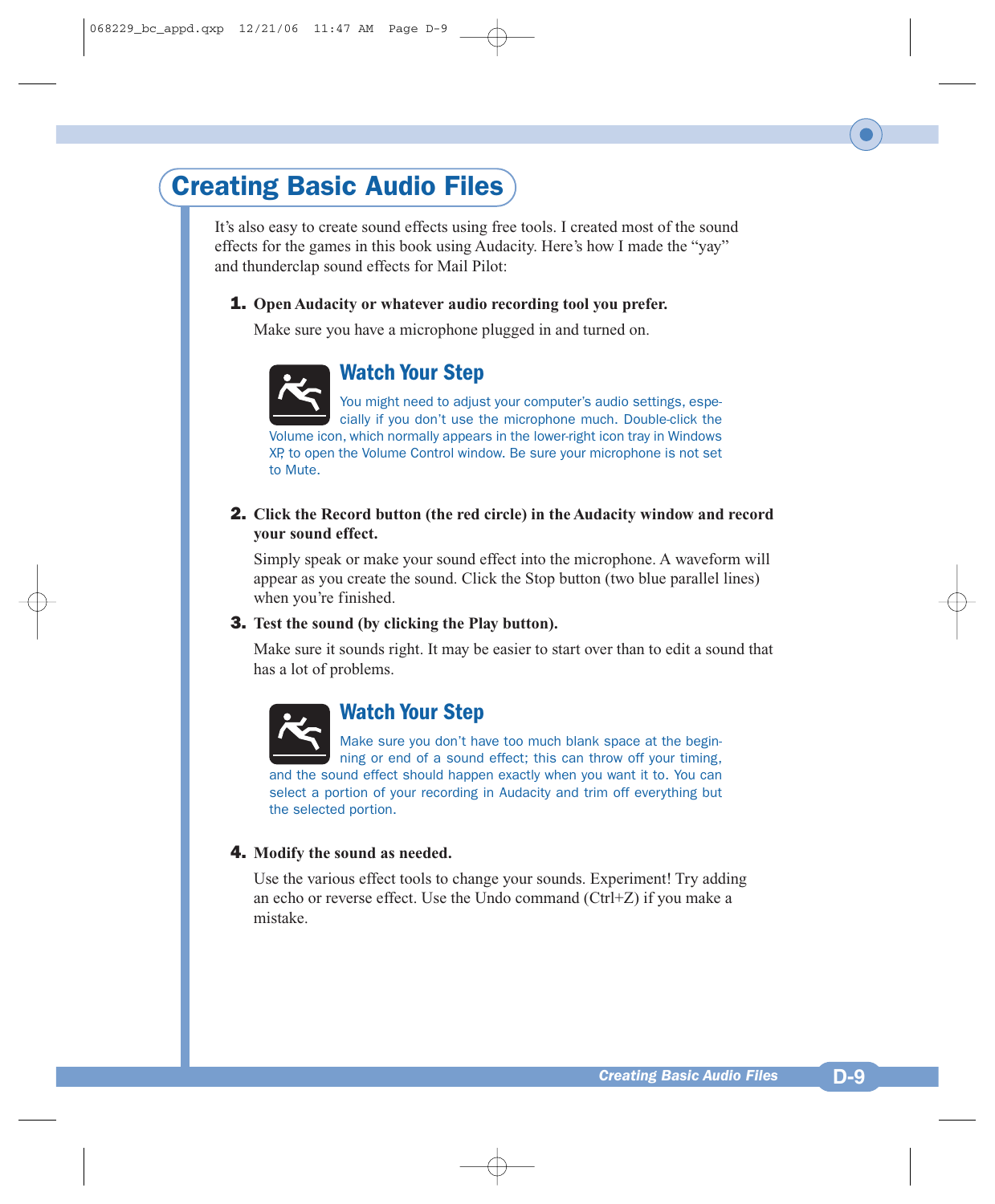# **Information Kiosk**

Before you normalize or perform any other effect operation on a sound clip, you must select it. Click the left-hand panel next to the track's wave form to select that track, or drag in the wave form to select a portion of the track.

#### 5. **Normalize the sound.**

The default volume of a recorded sound is not predictable. Highlight your sound and use the Normalize option (choose Effect  $\rightarrow$  Normalize) to force the sound to a predictable maximum level. You can make fine adjustments in your game, but if you normalize all sound effects in your audio editor, they'll be at approximately the right level.

#### 6. **Export in Ogg Vorbis format.**

Pygame works best with the Ogg Vorbis format, which is built into Audacity. The default settings should be fine for your use.



#### **Transfer**

Turn back to Chapter 6 if you need to review the basics of the Ogg Vorbis format.

# Building Looping Sound Effects

The engine sound is a little different from the other effects in Mail Pilot because it is meant to repeat and is in stereo. There are many ways to make this type of sound, but here's how I did it in Audacity:

#### 1. **Record a humming noise.**

I started by recording my own humming into the microphone. Figure D-5 shows the wave form of the basic sound effect.

#### 2. **Trim off the beginning and end of the sound file.**

Most of the sound is relatively uniform, but (as with most natural sounds) the volume starts soft, builds up to a stable volume, and trails off at the end. Since I'm going to repeat this sound indefinitely, I'll trim off the beginning and the end so the whole effect looks like Figure D-6.To trim a part of the sound, simply select the part you want to remove and press the Cut icon (it looks like scissors).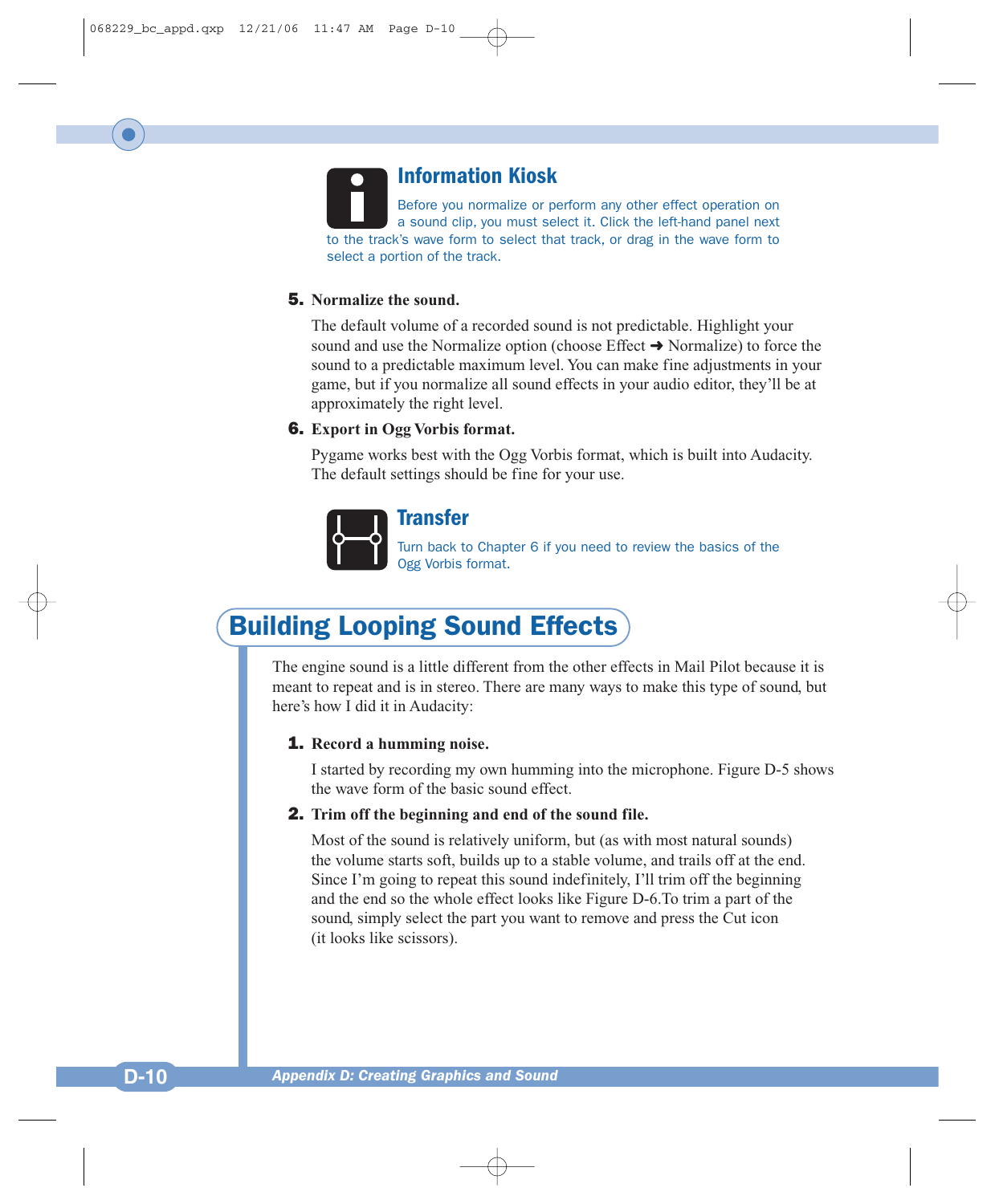

Figure D-5: The engine sound right after recording.

| Effect Analyze Help<br>ш<br>$+$<br>Microphone | $\frac{1}{R}$<br>Ē<br>$\rightarrow$<br>Ŧ                       | $\frac{1}{R}$<br>$24 - 12 = 0$<br>P | $24 - 12 = 0$ |
|-----------------------------------------------|----------------------------------------------------------------|-------------------------------------|---------------|
|                                               |                                                                |                                     |               |
|                                               |                                                                |                                     |               |
|                                               |                                                                |                                     |               |
| 22                                            |                                                                |                                     |               |
| 2.0<br>3.0                                    | 4,0                                                            | $5,0$                               | 6,0           |
| فتتم ووقافا فالمراجع لأبادل ومنقع زلنكاله     |                                                                |                                     |               |
|                                               |                                                                |                                     | $\cdot$<br>×ſ |
|                                               | by solary, because the same specific the specific disputation. |                                     |               |

**Figure D-6:** Now I've trimmed off the beginning and end.

**Information Kiosk**

You don't need much audio. A second or two should be plenty. This is supposed to be a repetitive background sound, so don't make it too long, or your game file will be larger than necessary.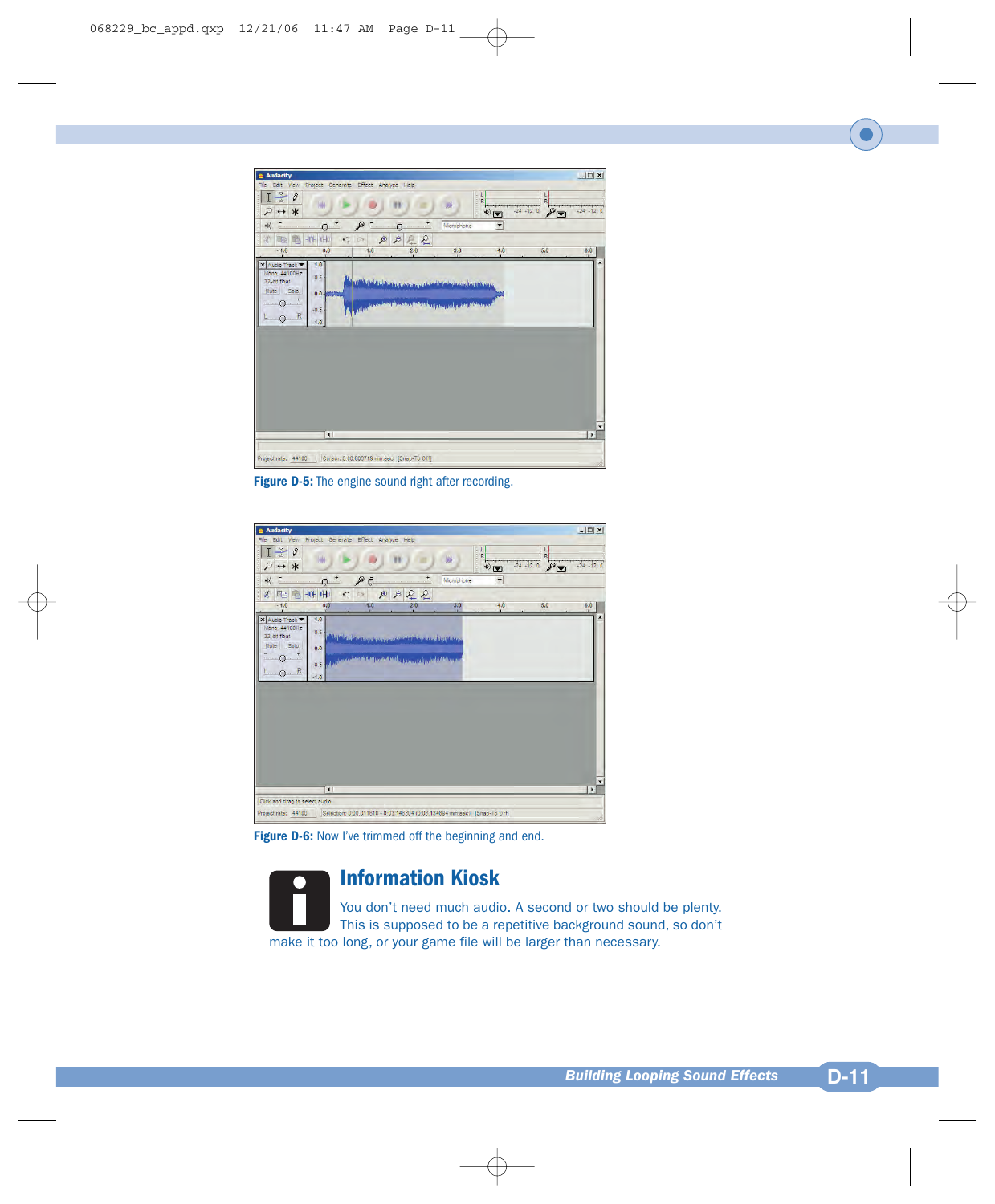#### 3. **Duplicate the track.**

Select the track and choose Edit  $\rightarrow$  Duplicate from the menu bar. You'll now have two identical tracks, as illustrated in Figure D-7.



**Figure D-7:** The beginning of a stereo effect.

#### 4. **Reverse the second track.**

I want the sounds to be subtly different in the left and right ear. There are lots of ways to do this, but I'm going to reverse one of the tracks. Select a track, and choose Effects  $\rightarrow$  Reverse.

#### 5. **Assign each track to one ear.**

The slider in each track's information panel allows you to adjust whether it is heard in the left or right ear. Adjust your sound to resemble Figure D-8, so one track is heard in the left ear and the other in the right.

#### 6. **Test in loop mode.**

Hold the Shift key down as you press the Play button (the one with a single triangle) to hear how your recording will sound when it loops.

#### 7. **Normalize the sound effect.**

Select both tracks and use the Normalize effect to set a default starting volume for the engine sound.

#### 8. **Save the file in the Ogg Vorbis format.**

When you save your file to the Ogg Vorbis format, the two tracks will be combined into one file.